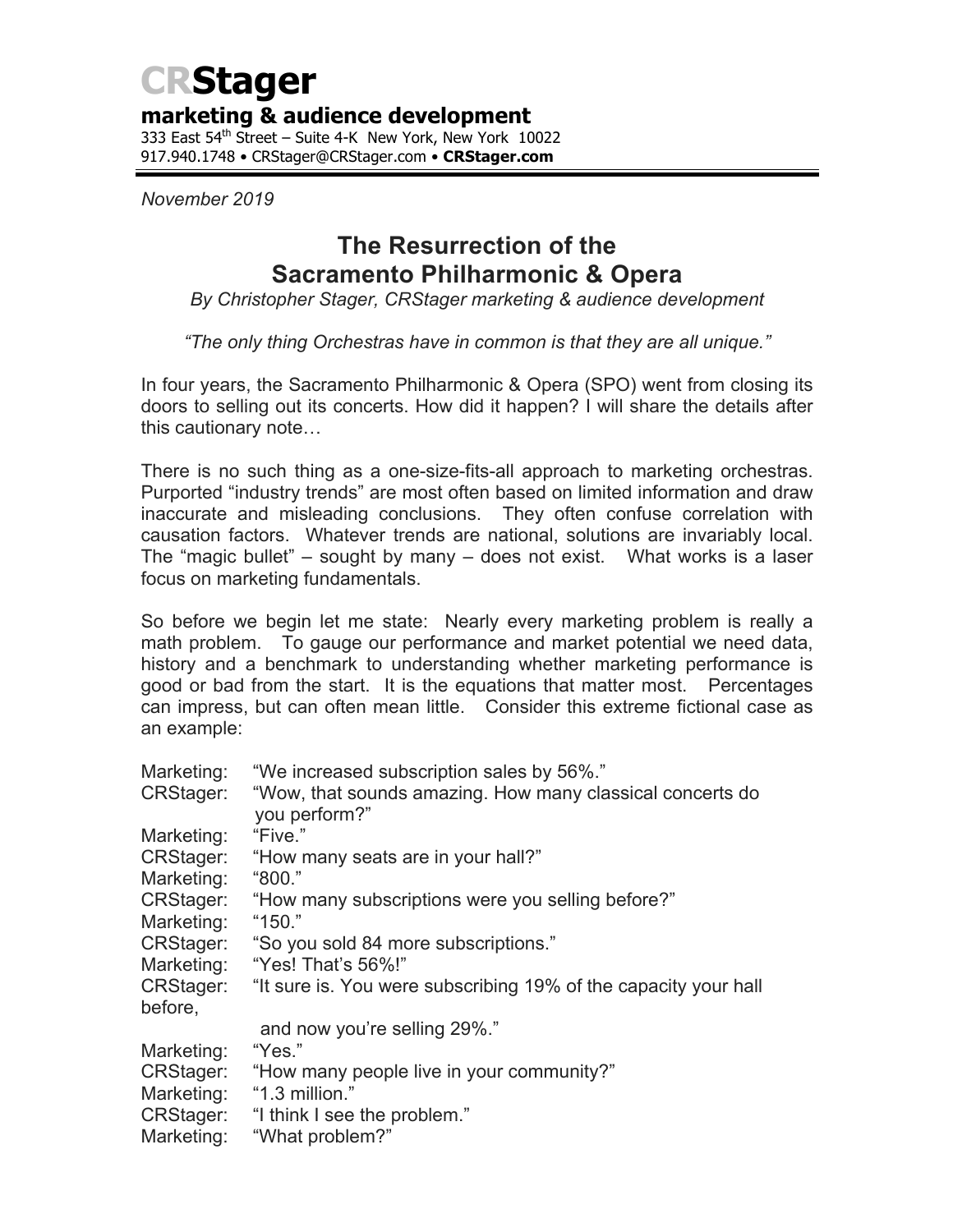The variables in this extreme example illustrate "the problem." There are few seats, a handful of concerts, and a large population from which to draw. The margin for error is great, and mediocre marketing will fill the hall under these conditions. The percentages will sound impressive, but the Orchestra's reach is slim. 113 subscriber households, and even presuming all the singles for five concert were purchased, one per household, for 1,415 households, the total reach is just 1,528 patron households, or one-tenth of one percent of the market.

Impressive percentages. Great numbers to report. But the reach into the community is negligible. And whatever the tactics to fill the seats, are they likely to translate to a larger orchestra, with more seats, in a smaller market?

Unlikely. That would take an entirely different strategy. So now let us consider the Sacramento Philharmonic & Opera.

The Sacramento Symphony went bankrupt in 1992 and out of business in 1996. A year later, the Sacramento Philharmonic was formed, and within a year or two this organization was also facing big financial problems.

In 2013 the Sacramento Philharmonic merged with the opera. A perplexing union – how could a weak orchestra and a weaker opera company forge their troubled forces into something stronger?

They didn't. In late 2014 the SPO went dark – for the third time in the span of 22 years. The organization produced a large-scale opera without a workable funding plan. Ticket sales and fundraising missed the mark. The combined organizations failed, with a struggling symphony as the collateral damage.

But one board member, Laurie Nelson, continued to believe and single-handedly rallied support. In 2015, Alice Sauro, the newly appointed Executive Director, brought together a team of people (including me) who had worked together to turnaround the Detroit Symphony after its 6-month strike in 2011. (I want here to thank Alice for reviewing and revising my "Rashomon" recall of facts and figures.)

Jump to 2019, four seasons later: The Sacramento Community Center Theater has 1,800 seats.\* With 1,332 subscribed seats, capacity on subscription is 74%. The renewal rate hovers around a very healthy 83%, and each year an additional 220 or so new subscriptions are sold through the traditional channels of direct mail and telemarketing.

(*\*Actually, it has 2,350 seats. But I'll explain what I mean in the section below about scaling the hall.)*

**First things first – It all begins with Programming.** Programming is the number one driver of ticket sales. On one hand, each individual program attracts its single ticket buyers. On the other, how this collection of concerts aligns should create an attractive series for subscribers. As a "driver," however, programming doesn't mean just populist works. I have worked with many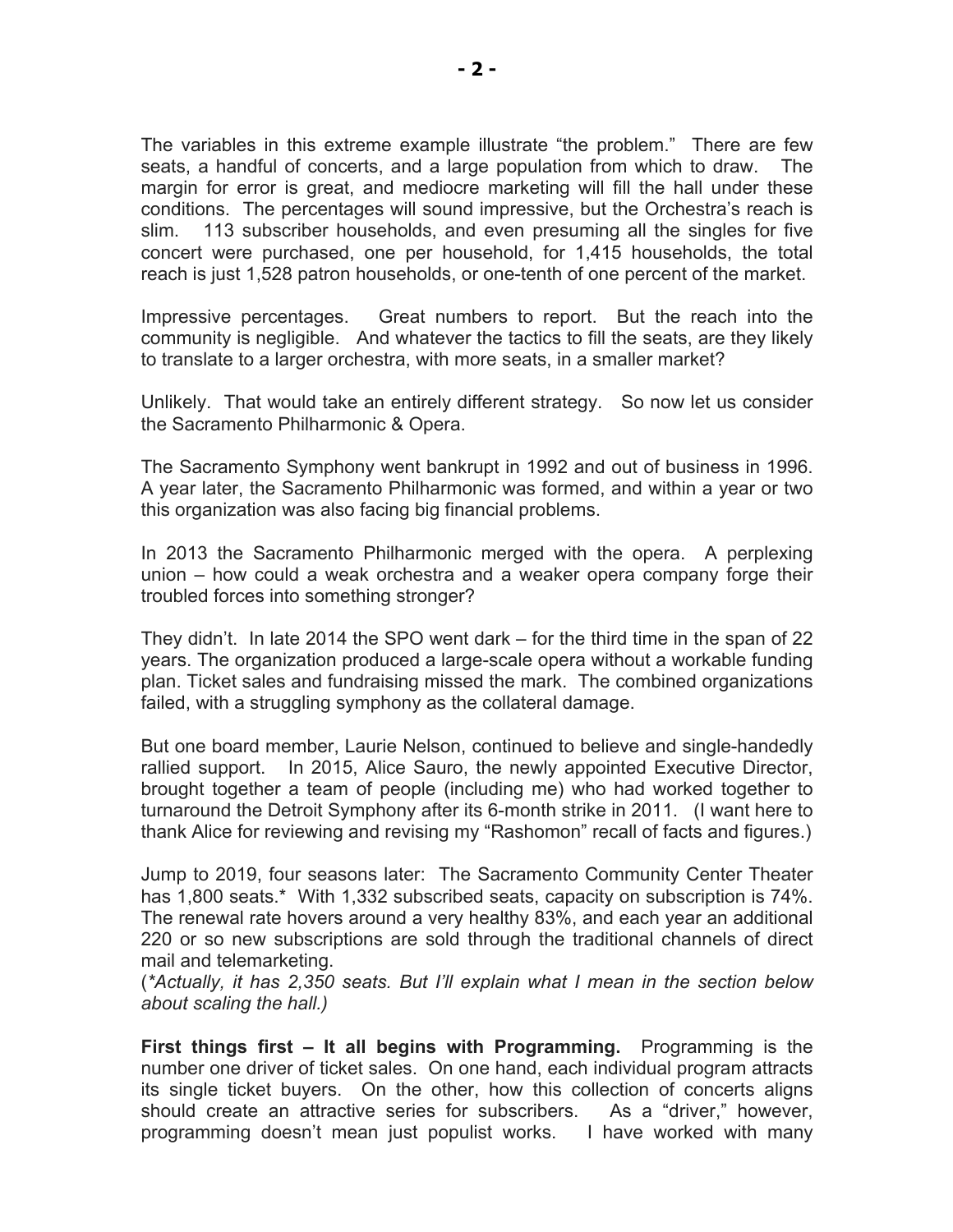orchestras with compelling, singular programming philosophies and when deviating from those values ticket sales will suffer. So when I mention programming, I'm not necessarily talking about more Rachmaninoff Concertos and "Boléro" every other week.

In Sacramento we wanted programming to be a mix of the populist and the challenging. We wanted the orchestra to be able to play a full spectrum of music including Baroque, Mozart and Beethoven, Russian masterworks, American music and, very important, opera. We balanced programming warhorses with pieces that people don't know as well.

But beyond that, we proposed a new model – an orchestra without a music director –and invited guest conductors suited to the specific corners of the repertoire that was programmed. A conductor appropriate for Bach's Brandenburgs is unlikely to be ideal for "Rigoletto." Audiences, as well as the musicians, have embraced this artistic model.

Each season programming includes one opera. Due to the high costs associated with a fully-staged opera, there has been a measured approach to bringing opera back to the stage, beginning with scenes from opera, then concert opera, then semi-staged, and a goal of staged opera with the opening of the renovated hall in the 2020-21 season.

**Next, we scaled the hall.** Each year the SPO performs six programs, including one opera. There is one performance of each program in a hall that has 2,350 seats. I know, earlier I said the hall had 1,800 seats. Let me explain:

The return concert in summer of 2015, appropriately Mahler's "Resurrection" Symphony, surprised me by drawing a paying audience of over 1,600. From this, I divined that the demand, with a well-executed subscription campaign and single tickets on sale for a longer period than that initial Mahler return concert, would be met at 1,800.

This was easy: There are 500 upper balcony seats in the Community Center Theater. I simply closed the upper balcony to stabilize capacity at 1,800. This created scarcity and drove demand. We only open the balcony when demand warrants employing variable pricing (inspired by airlines). It's a virtuous cycle – demand for and scarcity of tickets drives single ticket prices higher. Customers learn quickly that if they want a good seat they have to purchase sooner, or better yet, subscribe to guarantee their seat and enjoy a lower price. In the FY19 season, we opened the balcony for all six performances.

From the beginning, the reborn Sacramento Philharmonic & Opera embraced a "patron friendly" pricing model. Tickets start at just \$15 and subscription packages range from \$156 to \$205 for all six concerts. With lower prices, a new and growing subscriber base could (and has) more quickly morph into Annual Fund donors.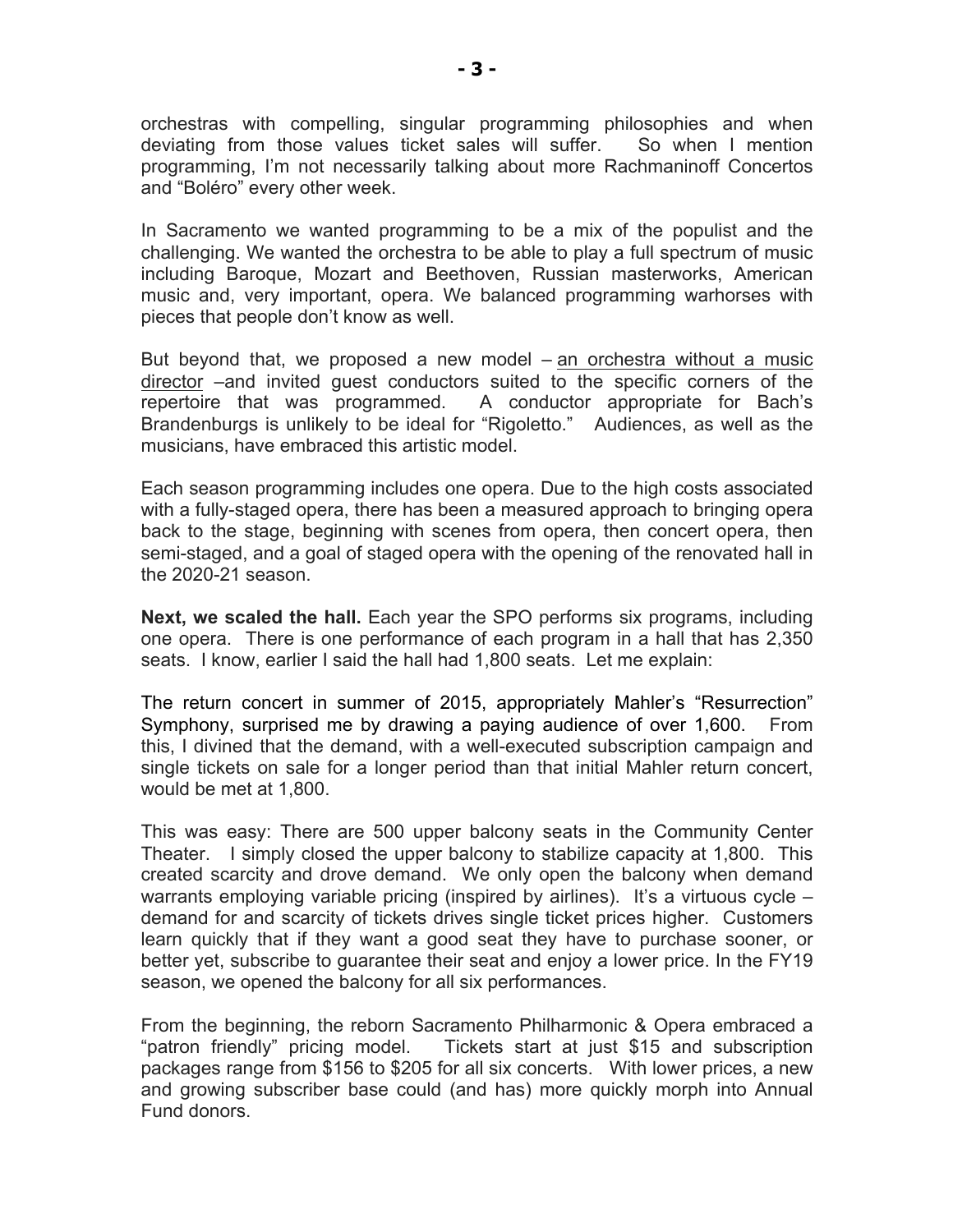**What is the market potential and how are we performing?** It's a good question and astute executive directors want to know the answer. How a market is likely to fill a hall is a simple math problem. In my experience of compiling data from dozens of orchestras, I always want to know the ratio of available seats in relation to the market size. When that ratio exceeds 3% it becomes more difficult to regularly fill all of the seats.

The SPO pulls its audience from the greater Sacramento area consisting of 2 million people.\*\* The hall has 2,400 seats available for six concerts, which is a total of 14,400 available seats in a season. This seat availability represents less than 1% of the market  $(14,400 \text{ seats} \div 2,000,000 \text{ people} = .0072\%)$ , which means the size of the hall in relation to the population makes it easier to keep full. This is a very favorable condition.

*\*\*Metro population 12+, as defined by The Nielsen Company.*

Sacramento Philharmonic & Opera has found its sweet spot – and the market size suggests there is room to grow.

In the fictitious example with which I began, a hall with 800 seats performing five classical concerts has 4,000 seats to fill in a season. If the population is 1.3 million, their ratio of seats to the size of the community is .003% or one third of 1%. The accounts we earlier calculated in our exercise represent one-tenth of 1% of the available market. Very slim reach and very few seats. Success is easy to have and easy to claim.

**How we keep the house full.** We sold all subscriptions in a conventional manner: multiple mailings from February through August and into the season, supported by professional telemarketing. We offered patron-friendly pricing to get skeptical people in the door. (The institution's closure left many people holding tickets to concerts they had paid for but were cancelled. Lower prices lowered the risk and residual resentment.) We have followed these dicta:

- **Rule #1**  Launch the renewal and new acquisition subscription campaigns at the same time in January or no later than February\*\*\*. Yes, launch Renewal and New Acquisition campaigns **concurrently**, promising the first new subscribers the best seats when they become available (in essence, the unrenewed seats.) *\*\*\*I'll write in depth about why launching your season early is so important at a later time. Suffice it to say, if new subscriptions are to sell they need a lot of time to sell. The earlier you start, the better the return.*
- **Rule #2** Deploy a 6-week renewal period for subscribers with 3 to 4 mailings, followed by a round of telemarketing for a final chance to close renewals. After the calling, release all unrenewed seats to new subscribers.
- **Rule #3** Make a compelling offer with a deadline. SPO offers at least one concert free with the purchase of the basic 6-concert (one opera) series.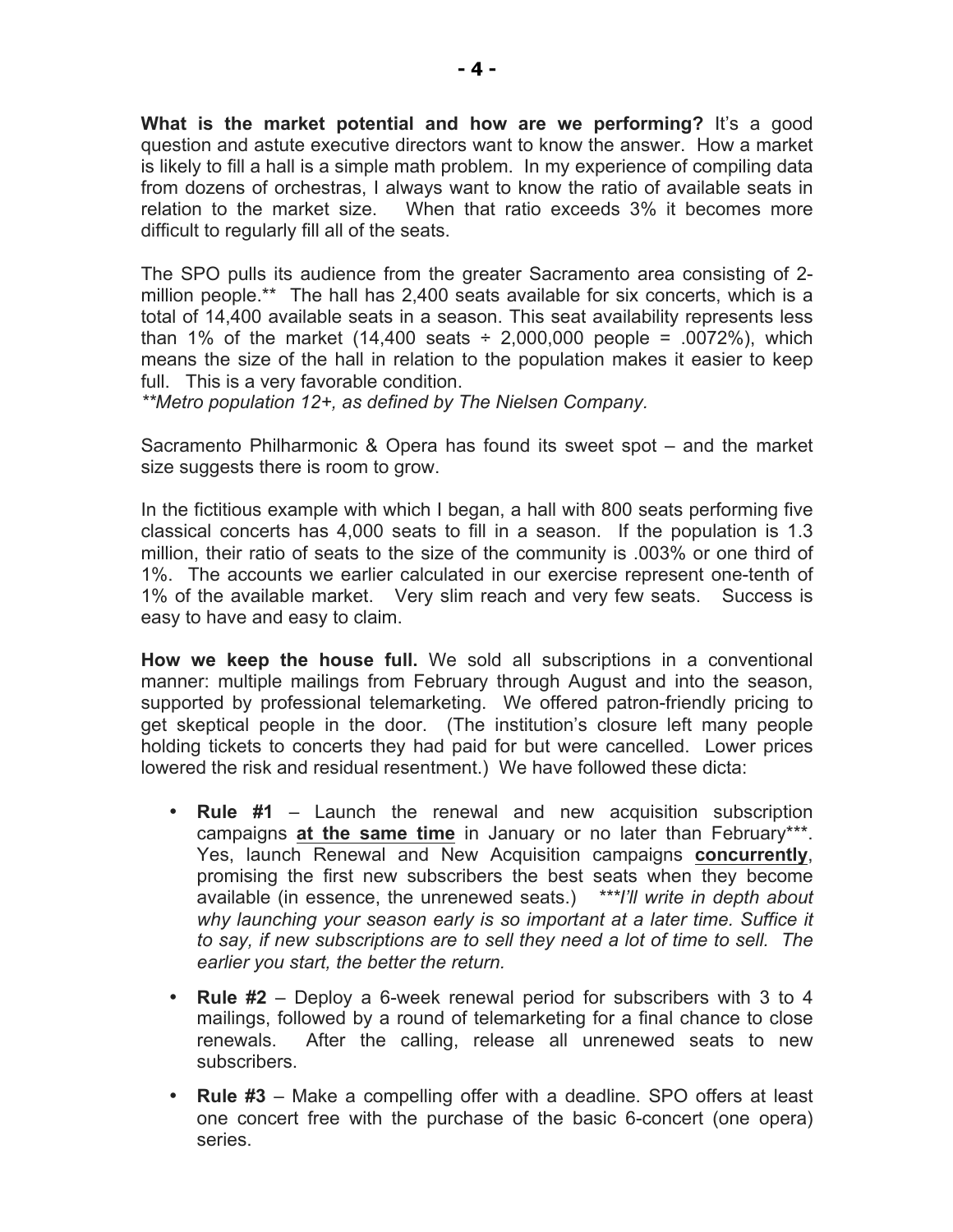#### **Market subscriptions to all single ticket buyers through a Perpetual Subscription Acquisition Campaign.**

It has been noted and reliably supported that patrons who attend at least two concerts are three times more likely to subscribe than those who attend just once. Frequently the custom is to cultivate that second transaction before asking people to subscribe. But there's a problem:

Generally, the base of people who only attend once is at least three times larger than those who attend two or more times. Thus, one-time buyers generate nearly as many new subscriptions as those who attend two or more times, albeit at a higher cost of sale because there are more of them to mail to and call.

A dilemma. What is the answer?

Invite everyone to subscribe – everyone, all the time. Yes, continue to steer the first time single ticket buyers towards that second event, but simultaneously persuade them to subscribe. You will find recency is just as much a predictor of subscribing as frequency.

I have come to learn that the consumer's need for immediate return on investment (not to mention our own insatiable need to keep subscriptions growing) requires a perpetual subscription acquisition campaign: 365 / 24 / 7. If people come to a great concert and have a transcendent experience, we want to get them into a series beginning with the next soonest concert.

If we send a single ticket buyer a subscription brochure in March, why should it only present concerts that begin in October? Aren't there great concerts still in April and May? And don't those impending dates provide that important direct mail motivator of urgency?

In Sacramento, as in other markets, we have accelerated new subscription sales by linking the current season to the next, bundling final Spring concerts along with the following season. A February subscription brochure could include April and May concerts for the current season along with the full season for the following year. In this example, an 8-concert subscription package is created that crosses over two fiscal years. New subscribers begin attending concerts within six weeks of subscribing (if not sooner) and enjoy a more immediate return on their investment.

In Sacramento, where subscriber demand is high in the popular sections of the house, up to 25% of single tickets are sold in the balcony. All balcony seat buyers are immediately approached to subscribe and attend right away. The high demand and scarcity for "good seats" fuels subscription sales in the more desirable sections.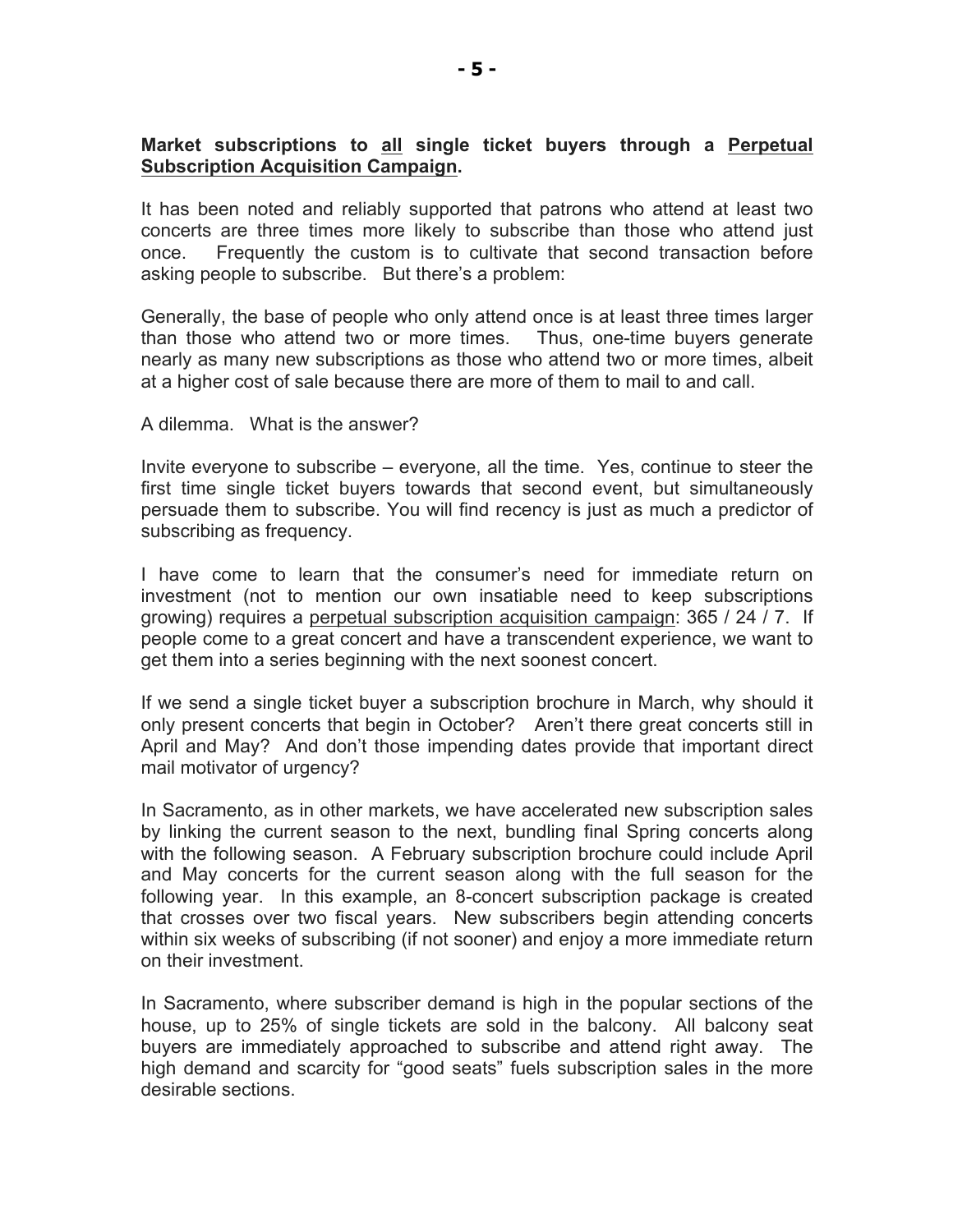**Single Ticket Sales.** Driving this single ticket demand is a traditional single ticket campaign. Past buyers are re-engaged through direct mail and e-mail. New, first time patrons are attracted through radio commercials on non-classical commercial stations. And there are the requisite one-column, color print ads in the weekend entertainment section of the *Sacramento Bee*. (The investment in digital advertising is minimal.)

Last season, with single ticket demand so high, more costly commercial radio could be eliminated as direct mail to past patrons liquidated remaining inventory and built their attendance frequency. They fuel the subsequent season's subscription campaign.

### **IN CONCLUSION…**

When I was first asked by then Board Chair Laurie Nelson to head the marketing effort of the turnaround team, I said, "It's closed three times. Maybe they're just not that into you."

Soon I found I was very wrong. There is a hunger for orchestral music and opera in Sacramento, and we fed it with strong programming, diversity in artistic leadership, popular prices and limited seat availability, a myopic focus on rebuilding subscriptions, and timely execution of marketing fundamentals.

Remember my fictional exchange at the beginning of this article? Sacramento shares one of the posed challenges: low market penetration.

In a market of 2-million people there are less than 13,000 patron accounts documented as past buyers. It's very low penetration, masked by a scarcity of seats and very high subscription levels.

For the 2019-20 season, the Sacramento Philharmonic will be displaced as its hall undergoes renovation. The orchestra will perform in three regional venues and the repertoire has been tailored specifically to each. The subscription season concludes not in the spring of 2020, but in the fall with the return to the Community Center Theatre. By adding on that fall concert, essentially a 12 month season, I was able to keep renewal levels high (though not as high.) To retain your seat in the new hall, you had to renew to this nomadic season. This kept those fickle "I'll just skip this season and come next season" buyers to a minimum.

For the last four years, the reformed Sacramento Philharmonic & Opera has wisely favored caution over aspiration. They have not repeated the mistakes of the past. The organization has been transformed from insolvency, to stability, to sustainability.

I have been working with Executive Director Alice Sauro on strategic planning. Once the Orchestra returns to its post-renovated home in Fall of 2020, that house will be 200 seats smaller. Should prices increase – and be less "patron